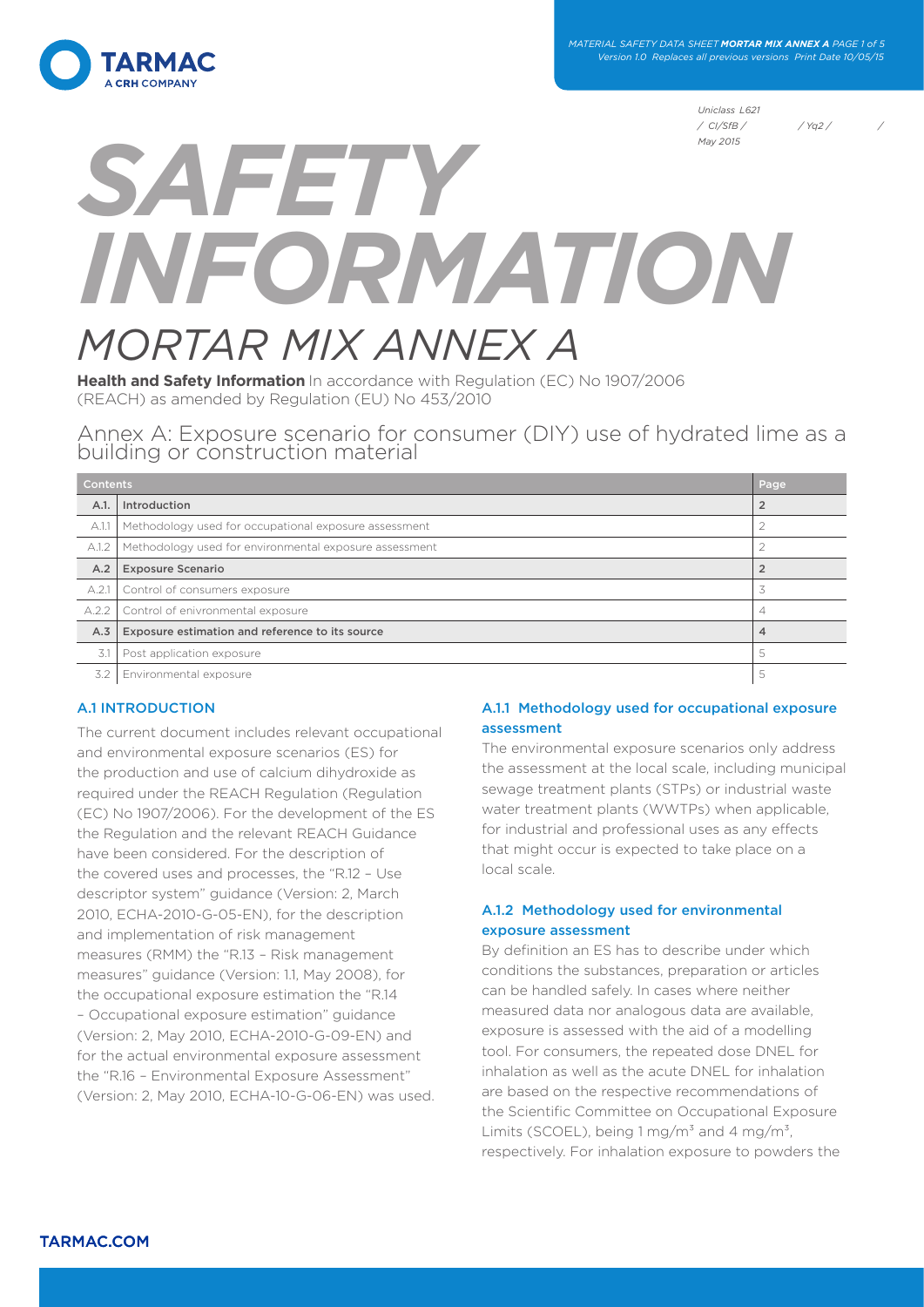

data, derived from van Hemmen (van Hemmen, 1992: Agricultural pesticide exposure data bases for risk assessment. Rev Environ Contam Toxicol. 126: 1-85.), has been used to calculate the inhalation exposure. The inhalation exposure for consumers is estimated at 15 µg/hr or 0.25 µg/min. For larger tasks the inhalation exposure is expected to be higher. A factor of 10 is suggested when the product amount exceeds 2.5 kg, resulting in the inhalation exposure of 150  $\mu$ g/hr. To convert these values in mg/m<sup>3</sup> a default value of 1.25  $\text{m}^3/\text{hr}$  for the breathing volume under light working conditions will be assumed (van Hemmen, 1992) giving 12  $\mu$ g/m<sup>3</sup> for small tasks and 120  $\mu$ g/m<sup>3</sup> for larger tasks. When the preparation or substance is applied in granular form or as tablets, reduced exposure to dust was assumed. To take this into account if data about particle size distribution and attrition of the granule are lacking, the model for powder formulations is used, assuming a reduction in dust formation by 10 % according to Becks and Falks (Manual for the authorisation of pesticides. Plant

protection products. Chapter 4 Human toxicology; risk operator, worker and bystander, version 1.0., 2006). For dermal exposure and exposure to the eye a qualitative approach has been followed, as no DNEL could be derived for this route due to the irritating properties of calcium oxide. Oral exposure was not assessed as this is not a foreseeable route of exposure regarding the uses addressed. Since the SCOEL recommendation refers to respirable dust while the exposure estimates by the model from van Hemmen reflect the inhalable fraction, an additional safety margin is inherently included in the exposure scenarios below, i.e. the exposure estimates are very conservative. The exposure assessment of calcium dihydroxide professional and industrial and consumer use is performed and organized based on several scenarios.

An overview of the scenarios and the coverage of substance life cycle is presented in Table 1.

| Table 1. Overview of exposure scenario for hydrated lime and coverage of substance life cycle |                                                            |          |  |  |
|-----------------------------------------------------------------------------------------------|------------------------------------------------------------|----------|--|--|
| ES. Title                                                                                     | Consumer (DIY) use as a building and construction material |          |  |  |
| <b>Identified uses</b>                                                                        | Manufacture                                                |          |  |  |
|                                                                                               | Formulation                                                |          |  |  |
|                                                                                               | End Use                                                    |          |  |  |
|                                                                                               | Consumer                                                   | $\times$ |  |  |
| Resulting life cycle stage<br>Service life of articles                                        |                                                            |          |  |  |
|                                                                                               | Linked to identified use                                   | 12       |  |  |
|                                                                                               | Sector of use category SU                                  | 21       |  |  |
|                                                                                               | Chemical Product Category (PC)                             | 9a, 9b   |  |  |
|                                                                                               | Process Category (PROC)                                    |          |  |  |
|                                                                                               | Article Category (AC)                                      |          |  |  |
|                                                                                               | Environmental release category (ERC)                       | 8        |  |  |

## A.2 Exposure Scenario

| 1. Consumer use as a building and construction material |                                                                                                                                                                                                                        |  |  |  |
|---------------------------------------------------------|------------------------------------------------------------------------------------------------------------------------------------------------------------------------------------------------------------------------|--|--|--|
| Free short title                                        | Consumer use as building and construction material                                                                                                                                                                     |  |  |  |
| Systematic title based on use<br>descriptor             | SU21, PC 9a, PC 9b, ERC 8c, ERC 8d, ERC 8e, ERC 8f                                                                                                                                                                     |  |  |  |
| Processes tasks and activities                          | Handling (mixing and filling) of powder formulations                                                                                                                                                                   |  |  |  |
| covered                                                 | Application of liquid, pasty lime preparations.                                                                                                                                                                        |  |  |  |
| Assessment method                                       | Human health                                                                                                                                                                                                           |  |  |  |
|                                                         | A qualitative assessment has been performed for oral and dermal exposure as well as exposure to<br>the eye. Inhalation exposure to dust has been assessed by the Dutch model (van Hemmen, 1992).<br><b>Environment</b> |  |  |  |
|                                                         | A qualitative justification assessment is provided.                                                                                                                                                                    |  |  |  |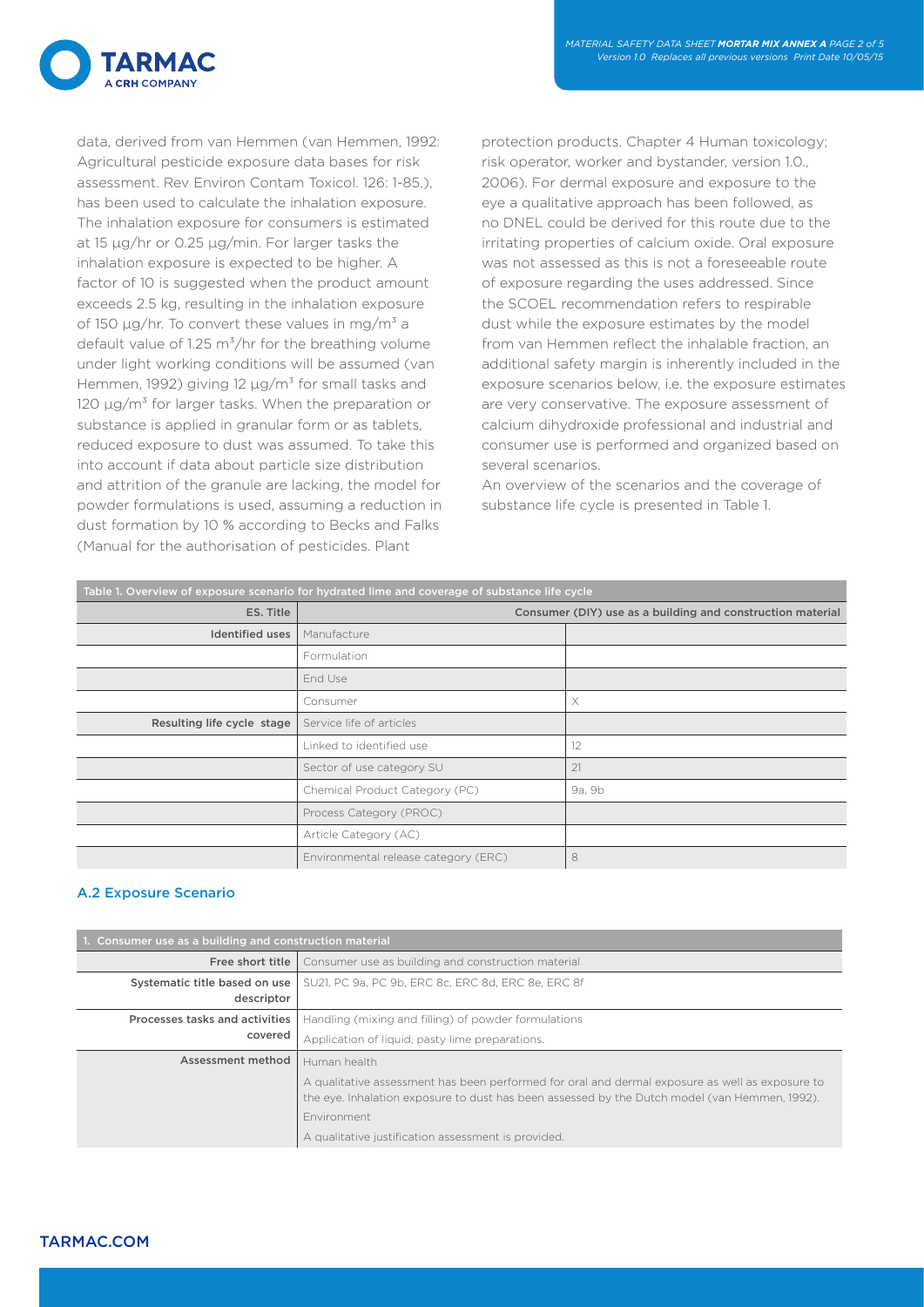

| 2. Operational conditions and risk management measures |                                                                                                                     |  |  |  |
|--------------------------------------------------------|---------------------------------------------------------------------------------------------------------------------|--|--|--|
| <b>RMM</b>                                             | No product integrated risk management measures are in place.                                                        |  |  |  |
| PC/ERC                                                 | Description of activity referring to chemical product categories (pc) and environmental release<br>categories (ERC) |  |  |  |
| PC 9a, 9b                                              | Mixing and loading of powder containing lime substances.                                                            |  |  |  |
|                                                        | Application of lime plaster, putty or slurry to the walls or ceiling.                                               |  |  |  |
|                                                        | Post-application exposure.                                                                                          |  |  |  |
| ERC 8c, 8d, 8e, 8f                                     | Wide dispersive indoor use resulting in inclusion into or onto a matrix                                             |  |  |  |
|                                                        | Wide dispersive outdoor use of processing aids in open systems                                                      |  |  |  |
|                                                        | Wide dispersive outdoor use of reactive substances in open systems                                                  |  |  |  |
|                                                        | Wide dispersive outdoor use resulting in inclusion into or onto a matrix                                            |  |  |  |

## 2.1 Control of consumers exposure

| <b>Product characteristics</b>                |                                                               |                                         |                                                        |                                              |
|-----------------------------------------------|---------------------------------------------------------------|-----------------------------------------|--------------------------------------------------------|----------------------------------------------|
| Description of the mixture                    | Concentration of<br>the substance in the<br>mixture (% by wt) | <b>Physical State of the</b><br>mixture | Dustiness (if relevant)                                | <b>Packaging Design</b>                      |
| Hydrated lime substance                       | 100                                                           | Solid, powder                           | High, Medium or Low                                    | Bulk or in bags up to 35 kg                  |
| Plaster / Mortar                              | $20 - 40$                                                     | Solid, powder                           | depending on the<br>type of Hydrated lime<br>substance | Weatherproof plastic bags<br>or plastic tubs |
| Plaster / Mortar                              | $20 - 40$                                                     | Pasty                                   | $\sim$                                                 |                                              |
| Putty, filler                                 | $30 - 55$                                                     | Pasty, highly viscous,<br>thick liquid  | $\overline{\phantom{a}}$                               | In tubes or buckets                          |
| Pre-mixed lime wash paint                     | - 30                                                          | Solid, powder                           | High - low                                             | Bulk or in bags up to 35 kg                  |
| Lime wash paint / milk of lime<br>preparation | $-30$                                                         | Milk of lime<br>preparation             | $\overline{\phantom{a}}$                               |                                              |

| <b>Amounts used</b>        |                                                                                                                     |  |  |  |
|----------------------------|---------------------------------------------------------------------------------------------------------------------|--|--|--|
| Description of the mixture | Amount used per event                                                                                               |  |  |  |
|                            | Filler, putty   250 g - 1 kg powder (2:1 powder water)                                                              |  |  |  |
|                            | Difficult to determine, because the amount is heavily dependent on the depth and size of the holes to be<br>filled. |  |  |  |
|                            | Plaster / lime wash paint $\vert \cdot \vert$ - 25 kg depending on the size of the room, wall to be treated.        |  |  |  |
|                            | Floor / wall equalizer $\vert \cdot 25$ kg depending on the size of the room, wall to be treated.                   |  |  |  |

| Frequency and duration of exposure                                      |                    |                                |                                    |                          |                            |                                            |
|-------------------------------------------------------------------------|--------------------|--------------------------------|------------------------------------|--------------------------|----------------------------|--------------------------------------------|
| Description of the mixture                                              |                    | Duration of exposure per event |                                    | Frequency of events      |                            |                                            |
| Mixing and loading of lime containing powder.                           | 1.33 minutes       |                                | $2$ /year                          |                          |                            |                                            |
| Application of lime plaster, putty or<br>slurry to the walls or ceiling |                    | Several minutes - hours        |                                    | 2/year                   |                            |                                            |
|                                                                         |                    |                                |                                    |                          |                            |                                            |
| Human factors not influenced by risk management                         |                    |                                |                                    |                          |                            |                                            |
| Description of task                                                     | Population exposed |                                | Breathing rate (m <sup>3</sup> hr) | <b>Exposed body part</b> |                            | Corresponding skin area (cm <sup>2</sup> ) |
| Handling of powder                                                      | Adult              | 1.25                           |                                    | Half of both hands       |                            | 430                                        |
| Application of wet mortar/render<br>containing hydrated lime            | Adult              | <b>NR</b>                      |                                    | Hands and forearms       |                            | 1900                                       |
|                                                                         |                    |                                |                                    |                          |                            |                                            |
| Other given operational conditions affecting consumer exposure          |                    |                                |                                    |                          |                            |                                            |
| Description of task                                                     | Indoor/Outdoor     |                                | Room Volume (m <sup>2</sup> )      |                          |                            | Air exchange rate                          |
| Handling powder                                                         | Indooor            |                                | 1 (personal space)                 |                          | 0.6hr-1 (unspecified room) |                                            |
| Application of wet mortar/render                                        | Outdoor            |                                | <b>NR</b>                          |                          | <b>NR</b>                  |                                            |

containing hydrated lime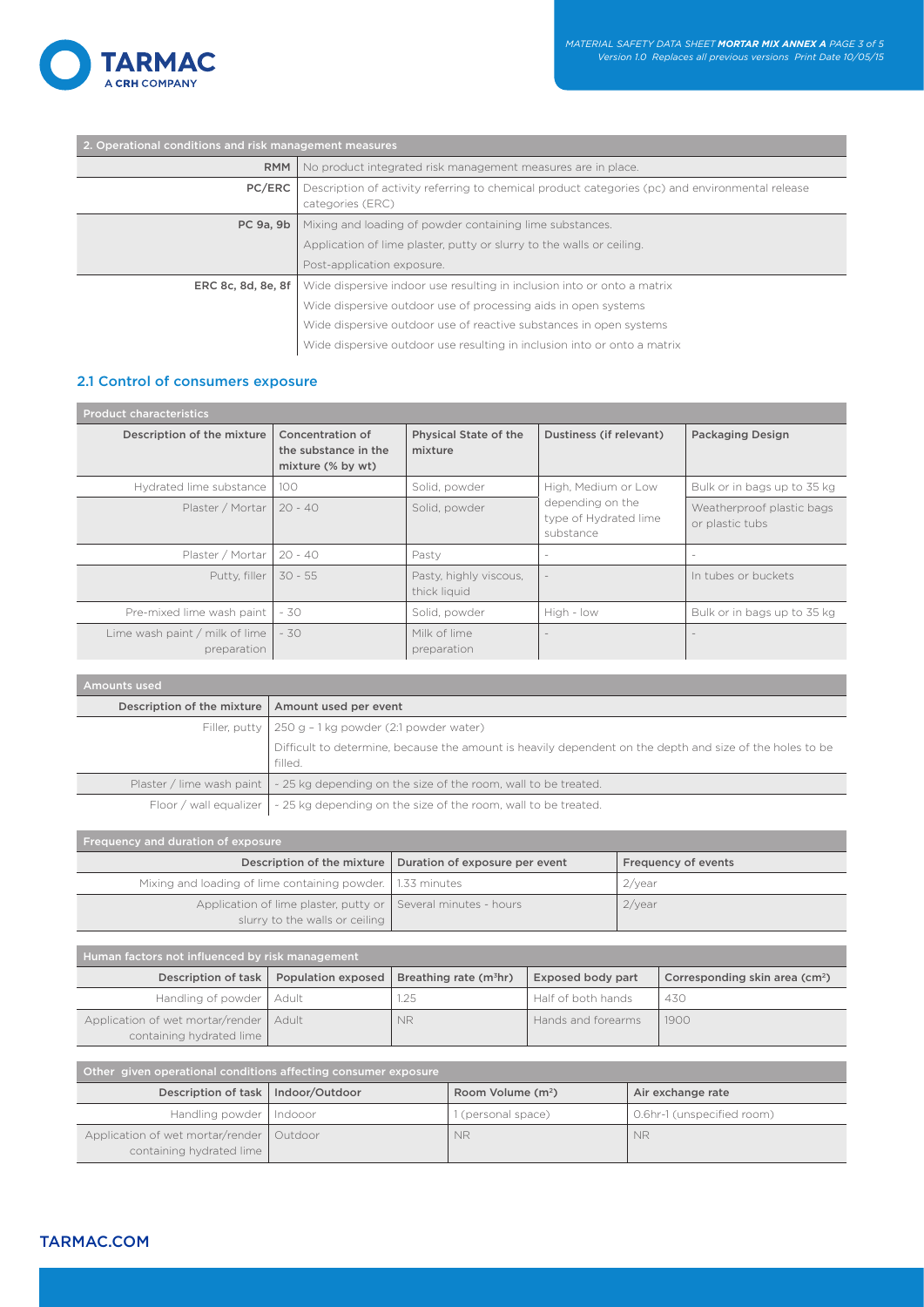

## Conditions and measures related to information and behavioural advice to consumers

In order to avoid health damage, DIYers should comply with the same strict protective measures which apply to professional workplaces:

- Change wet clothing, shoes and gloves immediately
- Protect uncovered areas of skin (arms, leg, face). There are various effective skin protection products which should be used in accordance with a skin protection plan (skin protection, cleansing and care). Cleanse the skin thoroughly after the work and apply a care product

## Conditions and measures related to personal protection and hygiene

In order to avoid health damage, DIYers should comply with the same strict protective measures which apply to professional workplaces:

- When preparing or mixing building materials, wear protective goggles as well as face masks during dusty work
- Choose work gloves carefully, Leather gloves can become wet and can facilitate burns. When working in a wet environment, cotton gloves with plastic covering (nitrile) are better. Wear gauntlet gloves during overhead work because they can considerably reduce the amount of humidity which permeates the working clothes

## 2.2 CONTROL OF ENVIRONMENTAL EXPOSURE

#### Product characteristics

Not relevant for exposure assessment

#### 3. Exposure estimation and reference to its source

#### Amounts used

Not relevant for exposure assessment

Frequency and duration of use Not relevant for exposure assessment

## Environment factors not influenced by risk management

Default river flow and dilution

## Other given operational conditions affecting environmental exposure

Indoor Direct discharge to the wastewater is avoided

## Conditions and measures related to municipal sewage treatment plant

Default size of municipal sewage system/treatment and sludge treatment technique

## Conditions and measures related to external treatment of waste for disposal

Not relevant for exposure assessment

# Conditions and measures related to external recovery of waste

Not relevant for exposure assessment

The risk characterisation ratio (RCR) is the quotient of the refined exposure estimate and the respective DNEL (derived no effect level) and is given in parentheses below. For inhalation exposure the RCR is based on the acute DNEL for lime substances if 4 mg/m3 (as respirable dust) and the respective inhalation exposure estimate (as inhalable dust). Thus the RCR includes an additional safety margin since the respirable fraction is a sub-fraction of the inhalable fraction according to EN 481. Since limes are classified as irritating to skin and eyes, a qualitative assessment has been performed for dermal exposure and exposure to the eye.